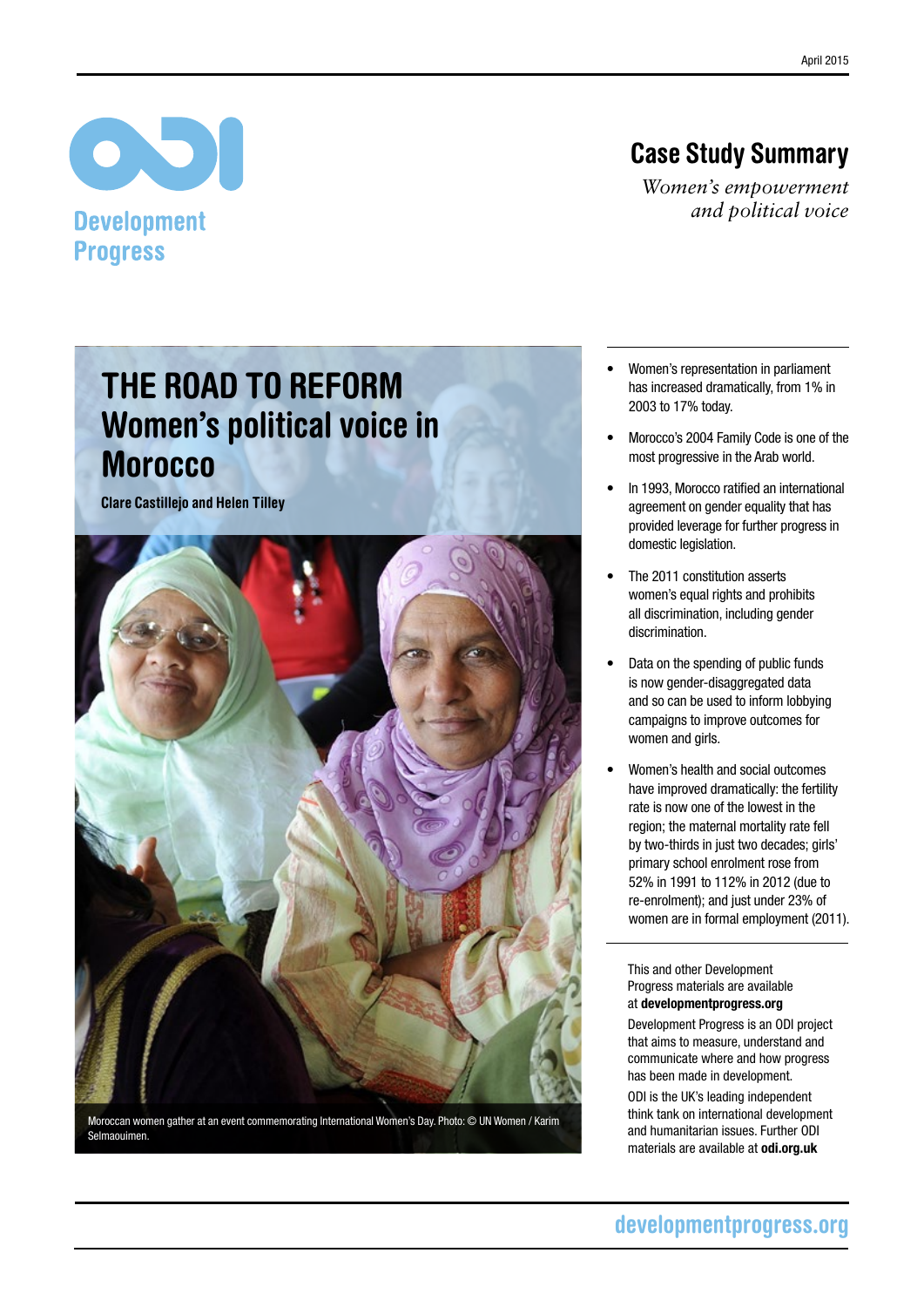# Why explore women's political voice in Morocco?

Women's political mobilisation in Morocco illustrates how excluded and adversely incorporated groups can achieve greater political voice, even in the face of considerable obstacles. Morocco's active and effective women's movement originally attracted mostly urban-educated women but expanded during the 1990s. It broadened its appeal, drawing in both secular and Islamist women, and lobbied for equality for women and girls in access to services, employment and political voice. This has had an impact: women have acquired progressively greater presence in civil society and the formal political system, and they have become politically active in new ways.

This political engagement has enabled women to fight for their rights more effectively and has led to a series of institutional, legal and policy reforms that women elsewhere in the Middle East and North Africa (MENA) region, with the exception of Tunisia (Chambers and Cummings, 2014), have not been able to achieve. The campaign to reform family law in particular has been held up as a model for women's movements across the region. These reforms have, in turn, created further opportunities for women to exercise voice, both within formal politics and broader society.

The policy changes that women have achieved since the 1990s have been highly contested, challenging as they do existing power relations and the nature of the underlying political settlement. As a result, implementation has been slow and inconsistent. However, these policy reforms have unquestionably empowered women: they provide a crucial framework within which women can make further claims, and send a powerful signal about the future direction of women's rights and public roles. This iterative interaction between agency through mobilisation and structural change through institutional and policy reform lies at the heart of the recent progress Morocco has made on women's political voice.

#### What progress has been achieved?

The progress achieved on women's political voice and rights needs to be understood within the context of Morocco and the broader MENA region. Morocco is a constitutional monarchy in which the King and the traditional establishment enjoy vast powers; democratic space remains considerably limited despite top-down political liberalisation reforms undertaken since the 1990s. The region is characterised by entrenched gender inequality and women face severe social, political and economic constraints. Authoritarian political systems dominate, resulting in a lack of political space for *any* citizen demands.

In recent years there has also been the rise of powerful political Islamist movements that reject many elements of the women's rights agenda. In fact, while the Arab

uprisings of 2011 led Morocco's King Mohammad VI to adopt wide-ranging constitutional reforms, including an elected government and an independent judiciary, these reforms have had paradoxical effects for women. Opportunities for political voice have increased, but not only for women, and the first democratic election held in 2011 brought to power a moderate Islamist party – the Justice and Development Party (PJD) – that is opposed to progress on women's rights.

This context makes the ability of Moroccan women to promote their rights and influence policy all the more remarkable, and it shows that progress is not linear. Here we outline some of the most significant milestones in Morocco in terms of increased political voice.

#### Political opening and increased number of women in politics

The pro-democratic reforms that began in Morocco in the 1990s (in part as a result of international pressure) opened up opportunities for women to exercise greater political voice and participation.

The women's movement used Article 30 of the 1962 constitution, which states that women and men should have equal access to elected office, to push for quotas. In 2002, 30 seats were reserved for women in the Assembly of Representatives and this was increased following the Arab Spring. Women now occupy 17% of parliamentary seats, which is above the regional average and represents a dramatic increase from the 2003 election where only 1% of seats went to women (Quota Project, 2014).

#### Legal reforms to advance women's rights

Since the early 1990s there has been a series of legal reforms in Morocco that have gradually helped to advance women's formal legal rights, with positive implications for their agency and political voice. Early reforms were limited but built momentum for more substantial changes.

### *Convention on the Elimination of All Forms of Discrimination Against Women (CEDAW, 1993)*

In 1993, Morocco ratified CEDAW (although specific clauses were excluded), giving women leverage in their negotiations for progress in domestic legislation.

#### *Labour code (2003)*

This recognised gender-based discrimination and criminalised sexual harassment in the workplace.

#### *Moudawana ('Personal Status Code') reform (2004)*

The *Moudawana* codified women's subordinate status within the family and in relation to divorce, marriage, child custody, inheritance and property rights, limiting women's autonomy and agency. In 2004, it underwent substantial reforms. The 'Family Code', as it was renamed, is now considered one of the most progressive in the Arab world;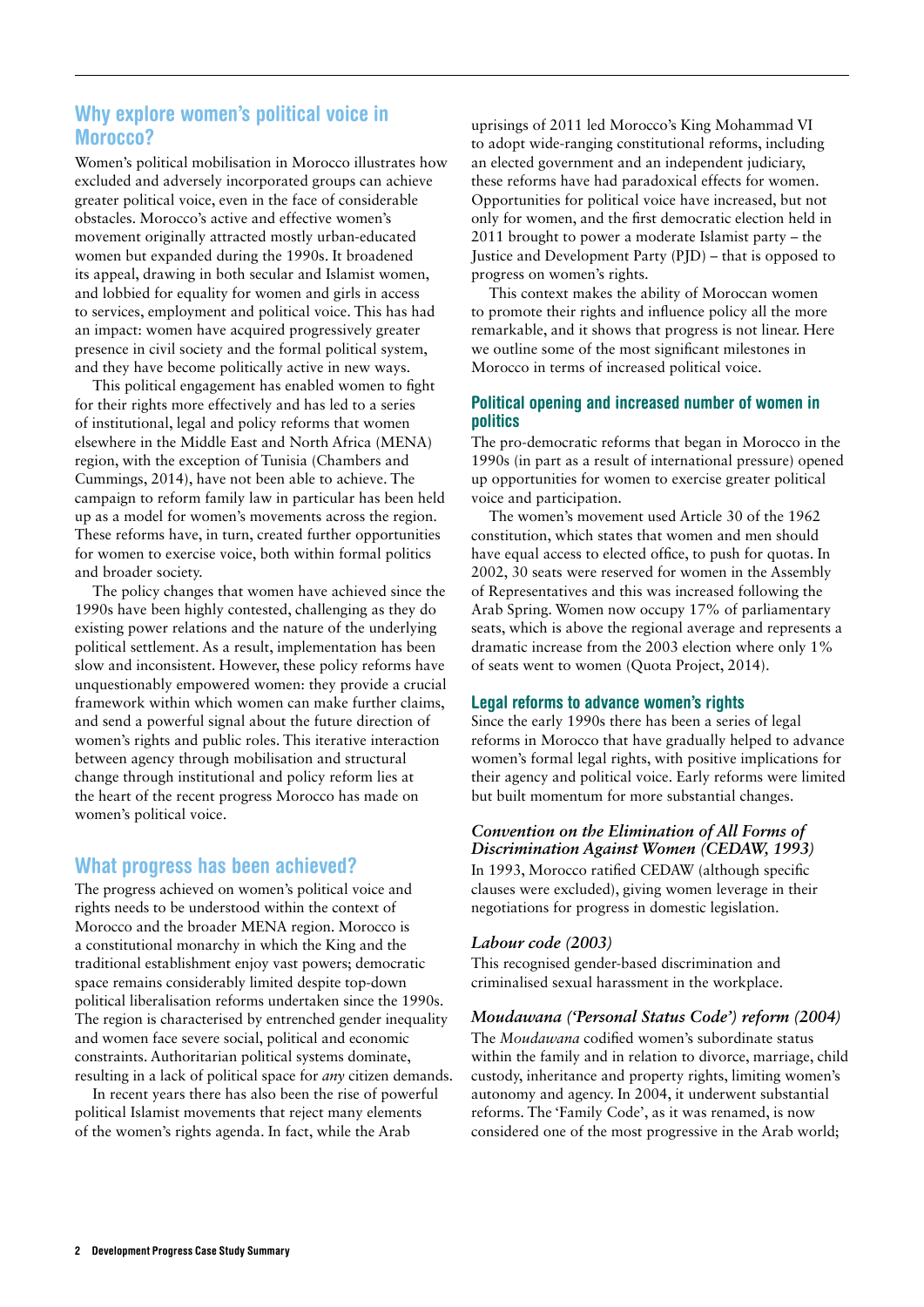the Social Institutions and Gender Index (SIGI) identified it as the second most liberal of six countries in the MENA region in its treatment of women, after Tunisia.1

#### *Nationality law (2007)*

This enabled children to gain Moroccan citizenship through the mother for the first time.

#### *Constitutional reform (2011)*

The new constitution strengthened and institutionalised women's rights and asserted equality between men and women.

#### *Criminal legislation (2014)*

A parliamentary amendment removed the proviso that a rapist could escape prosecution by marrying his victim, even if she was underage. Women's activists now hope to push for a substantial overhaul of the country's rape laws.

#### *Budgetary reform*

The introduction of gender-responsive budgeting (GRB) has resulted in changes to the way that Morocco analyses its budget for gender inclusiveness. It is hoped that this information (disaggregated by gender) will provide the women's movement with leverage in campaigns for greater policy effectiveness and implementation on issues related to women and girls.

# What are the factors driving change?

#### Effective and broad-based political mobilisation of women

Despite the deeply conservative socio-religious context, profound social and economic inequalities and powerful contestation around every aspect of progress in policy reform, Morocco's women's movement has succeeded in communicating the need for improved rights for women. Effective political mobilisation has hinged on a combination of three main factors. First, women succeeded in building broad coalitions and networks and forging links with other political and rights-based actors. Second, they established close links with ordinary women and familiarised themselves with their concerns. Third, the women's movement showed great flexibility and agility in responding to changing circumstances and opportunities.

#### *Broad coalitions*

The women's movement in Morocco broke new ground in uniting religious (Islamist) and secular women and in bringing together women who promoted a feminist agenda across diverse fields. They also networked extensively, both with other like-minded social and political domestic movements and with the international feminist movement. These international links provided intellectual and practical support, and in 1992 women's organisations from across the Maghreb formed a regional network known as *Collectif 95 Maghreb Egalité* (Collective 95 Maghreb Equality). This enabled Moroccan women to point to improved gender equality in neighbouring countries, such as Tunisia, helping them illustrate the compatibility of women's rights and Islam.

The women's movement in Morocco adopted an approach to policy engagement which saw them lobbying for change from *within* the establishment, rather than fighting for reform using confrontational and oppositional tactics. This 'within the tent' approach has made it possible for their networks to include the Palace, and for some to be appointed to positions on relevant boards and councils. This regular interaction with key power-holders and decision-makers has provided an important lever in negotiating for institutional change.

#### *Links with ordinary women*

Feminist non-governmental organisations (NGOs) emerged in the 1990s and sought to tackle the problems faced by ordinary women. This gave the movement an entry point into the practical problems and obstacles women experienced, and injected greater realism into the movement's priorities. Feminist groups adapted their communication to suit their different audiences – using Arabic rather than French, adopting an Islamic frame of reference, demonstrating an in-depth knowledge of religious scripture and challenging gender-based violence.

Women involved in the movement stressed the need to distinguish between true Islamic values and local patriarchal customs and justified their demands for reform with the notion of *ijtihad* (meaning diligence, or independent thinking), the Islamic legal process of (re-) interpreting religious texts. These approaches saw their grassroots support grow.

#### *Flexibility on the ground*

Women activists were highly adaptive in responding to changing circumstances, both in taking advantage of opportunities (supportive political leadership in the late 1990s) and in responding to challenges (the rise of political Islam).

#### Political leadership and support from the monarchy

Royal discourse sets the path for policy trends in Morocco. King Mohammed VI's interest in promoting gender equality was a key factor in achieving progress. He publically championed women's rights and used his legitimacy as 'commander of the faithful' and the concept of *ijtihad* to justify reinterpreting the *Moudawana*. In 2001 he created a Royal Commission to draft the Family Code to replace the *Moudawana*, deflecting criticism by including both modernist and traditionalist experts. The King also encouraged political parties to adopt quotas for women in the 2002 national elections and the 2009 local elections. This gave them representation in formal

<sup>1</sup> The SIGI ranked only Egypt, Iraq, Morocco, Tunisia, Syria and Yemen, representing less than half of the countries in the MENA region.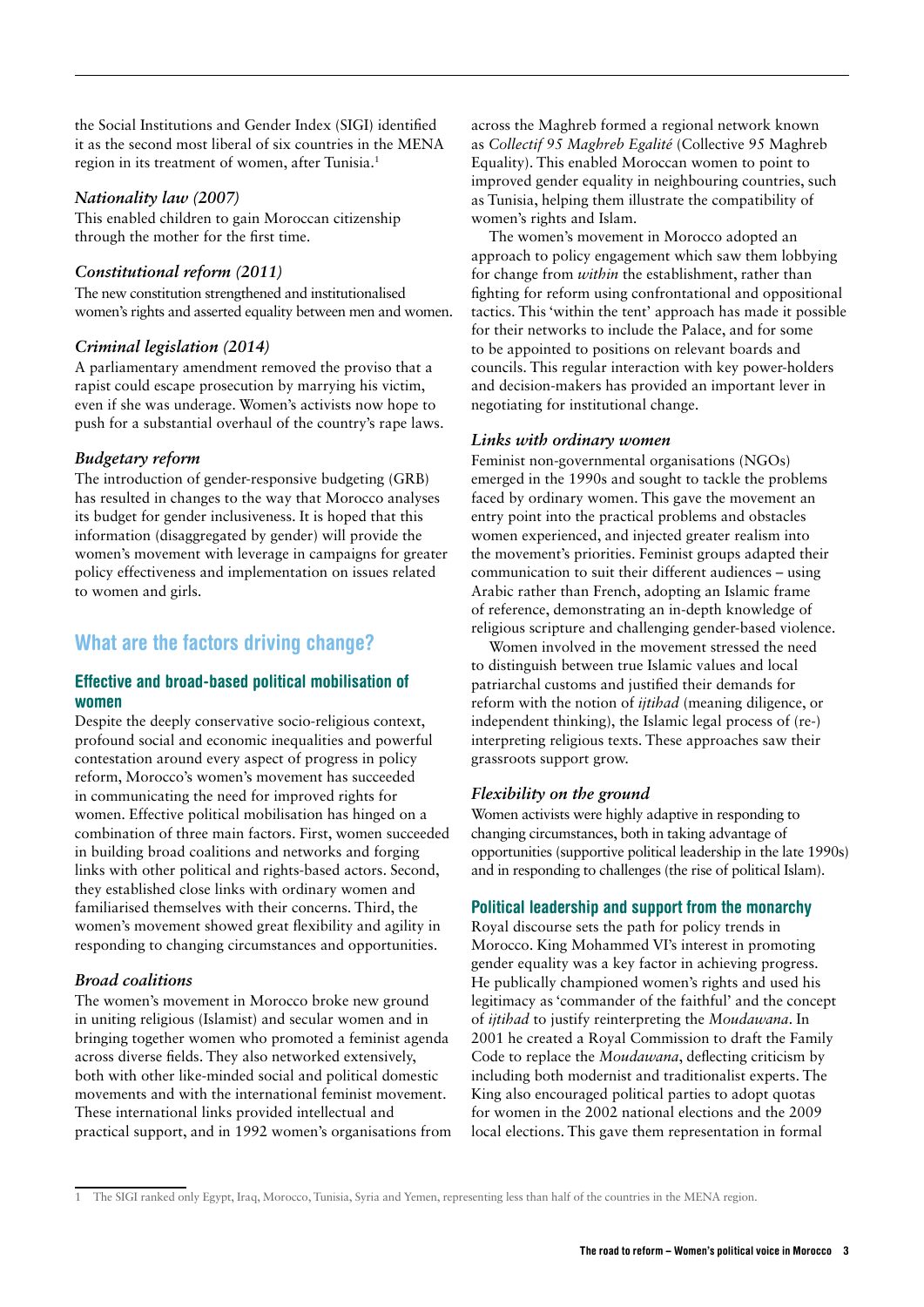political institutions. He backed the removal of Morocco's reservations to CEDAW, declaring them 'obsolete', and played a central role in promoting gender equality in the 2011 constitution.

Many feminists suspect the King's motivations, arguing that his support of gender equality served his own interests in response to international pressure from Morocco's western allies and the threat posed by the rise of political Islam, by helping to bolster (limited) liberalism. Regardless of the motivation, however, the palace's promotion of gender-equality issues provided a critical opportunity for Morocco's women's movement, which women embraced both strategically and adaptively.

#### Socio-economic changes

A number of socio-economic changes have empowered women in Morocco, enabling them to engage with the world outside the home on their own terms and giving them greater autonomy and freedom to express themselves politically. These include socio-cultural changes to rural Moroccan society, changes to family structure, improved girls' education, better women's health and greater opportunities for paid employment outside the home.

- **• Family structures** have evolved in Morocco, with the nuclear family increasing in importance relative to the extended family. This has provided important context for women's increased agency within the home.
- **• Girls' access to education** has improved, with girls' enrolment in primary school increasing from 52% (1991) to 112% (2012) – the highest in the region. The gender gap has fallen from 41% (1984) to 6% (2012) and although enrolment is lower in secondary school, the gender gap is also lower: 28% of girls enrolled compared to 32% of boys (World Development Indicators; UN Statistics). These trends matter as improved female literacy is likely to increase access to paid employment and give women greater confidence and agency, and ultimately greater levels of political voice.
- **• Women's health has improved**, enhancing their human capital and freeing them for greater economic and political engagement. They are having fewer children, with the fertility rate falling from 5.54 (1981) to 2.24 (2011), giving Morocco one of the lowest rates in the region, and fewer women are dying in childbirth, with the maternal mortality rate falling from 300 deaths per 100,000 live births (1990) to 100 (2010) (a 67% decline, representing the largest in the region) (World Development Indicators).
- **• More women are employed**, with just under 23% of women in formal employment (2011), one of the highest figures in the MENA region. But they continue to face discrimination, poor working conditions, unequal access to training, lower pay and longer hours, which indicates limited negotiating power. They are also particularly vulnerable to job loss and heavily concentrated in the textile sector, informal sector and agriculture. Women's

proportion of the unemployed increased from 25.7% (2000) to 30.6% (2011) (Haut Commissariat au Plan, 2012). Access to paid employment outside the home supports women's empowerment, providing legitimate access to the public sphere and potentially increasing their negotiating power and autonomy within the home –important building blocks for enhanced political voice.

#### International funding

The Moroccan women's movement has received fluctuating amounts of international funding, averaging only 0.3% of total official development assistance (ODA) and channelled largely through NGOs. The EU has given support to the government on GRB and other gender-related polices and interventions.

## What are the challenges?

Morocco has faced considerable challenges in achieving progress in women's political voice. Policy reforms have been achieved, but implementation has lagged behind and there has been resistance to further policy reform.

#### Partial democracy limits women's political voice

Despite advances in political opening, most power continues to be invested in the monarchy, and the King decides what is of strategic importance. Parliament has little influence, elected governments have minimal autonomy, and some opposition forces remain effectively banned. The King directly established some of Morocco's political parties and his co-option of others further limits the effectiveness of Morocco's democracy, as does his control of important sectors of Morocco's economy.

Well aware of where power lies in Morocco, women activists have made strategic decisions to focus on harnessing the King's support for gender-related reforms. This, however, has given rise to criticisms that the women's movement has been co-opted and that reforms, which have mainly been driven from above, serve the monarchy's interests. This need to adapt to contextual realities has resulted in women's organisations deliberately limiting their demands on contentious issues. More broadly, unaccountable and non-transparent governance, the lack of a separation of powers and the absence of an independent judiciary have limited the ability of women's organisations to hold the state to account, especially with regard to implementation.

#### Tensions between Islamist and secularist interpretations of women's rights

Tensions between secularist and Islamist women's movements have become particularly visible since the Arab uprisings and the election of the PJD. Ironically, the opening up of the political system has given greater political voice and representation not only to women but also to Islamist groups who seek to limit women's political space and rights. Secularist women's movements worry that there might be a backlash against hard-won rights and are focusing on how to preserve them and ensure their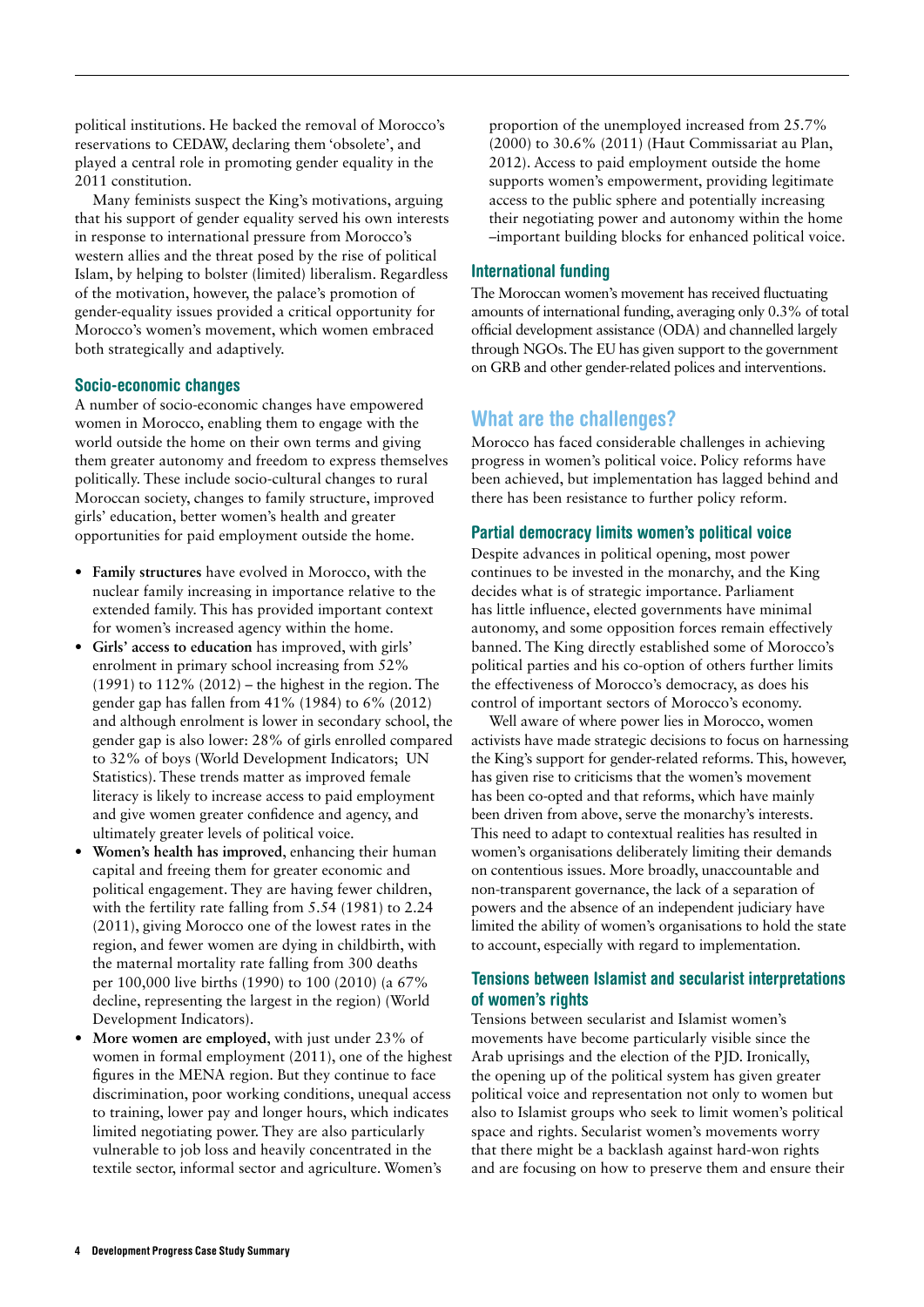implementation. The PJD's support for a relativist and culturally specific interpretation of women's rights means that they oppose signing international treaties on women's rights, lifting reservations on CEDAW, the National Plan of Action to Integrate Women in Development (PANIFD) and reform of the *Moudawana*, which they see as a threat to traditional family life.

The fragility of the reforms is also illustrated by the paucity of senior women politicians in Morocco, with numbers of ministers below the MENA average (UN Statistics; World Economic Forum, 2012) and few highvisibility women in government since the election of the PJD.

Reforms over the past decade have brought about significant progress in many aspects of women's rights, but resistance to change continues in important areas, including, for instance, equalising inheritance rights, eradicating polygamy, removing a husband's unilateral right to repudiate his wife, and introducing alimony in the case of separation. These areas are sensitive in Morocco due to conservative interpretations of the Qur'an, and the women's movement has been cautious and slow to push for reform, illustrating how public opinion determines the speed of progress.

#### Failure to implement reforms fully

Implementation of new legislation in support of women's rights has been poor due to limited commitment, political will and capacity in key ministries. A failure to sell the reforms to street-level bureaucrats has left them unconvinced and unsupportive of the changes. Reform fatigue, deepened by the complexity and slow pace of the reform, has further dampened enthusiasm for change.

Inadequate disaggregated data on women's social and economic status limits the extent to which the state can be held to account. Effective GRB could provide useful ammunition, but there has been insufficient progress in budget reform, and sector-level monitoring and evaluation is still too poor to provide the necessary data. In addition, the institutional structures for including women's interests in policy-making are largely cosmetic and have little impact beyond ameliorating the most visible aspects of inequality.

#### Broader discriminatory norms and social practices

Reform is being hampered by institutional failures. The judiciary is not committed to upholding women's rights, and women's access to justice is further hampered by an ineffective and highly variable family division. Corruption also means that a favourable outcome must often be 'bought', which is beyond the means of many women. Local structures of customary power have resisted outcomes benefiting women.



Rally at International Women's Day 2011 in Rabat, Morocco. Photo: © Nacho Fradejas Garcia.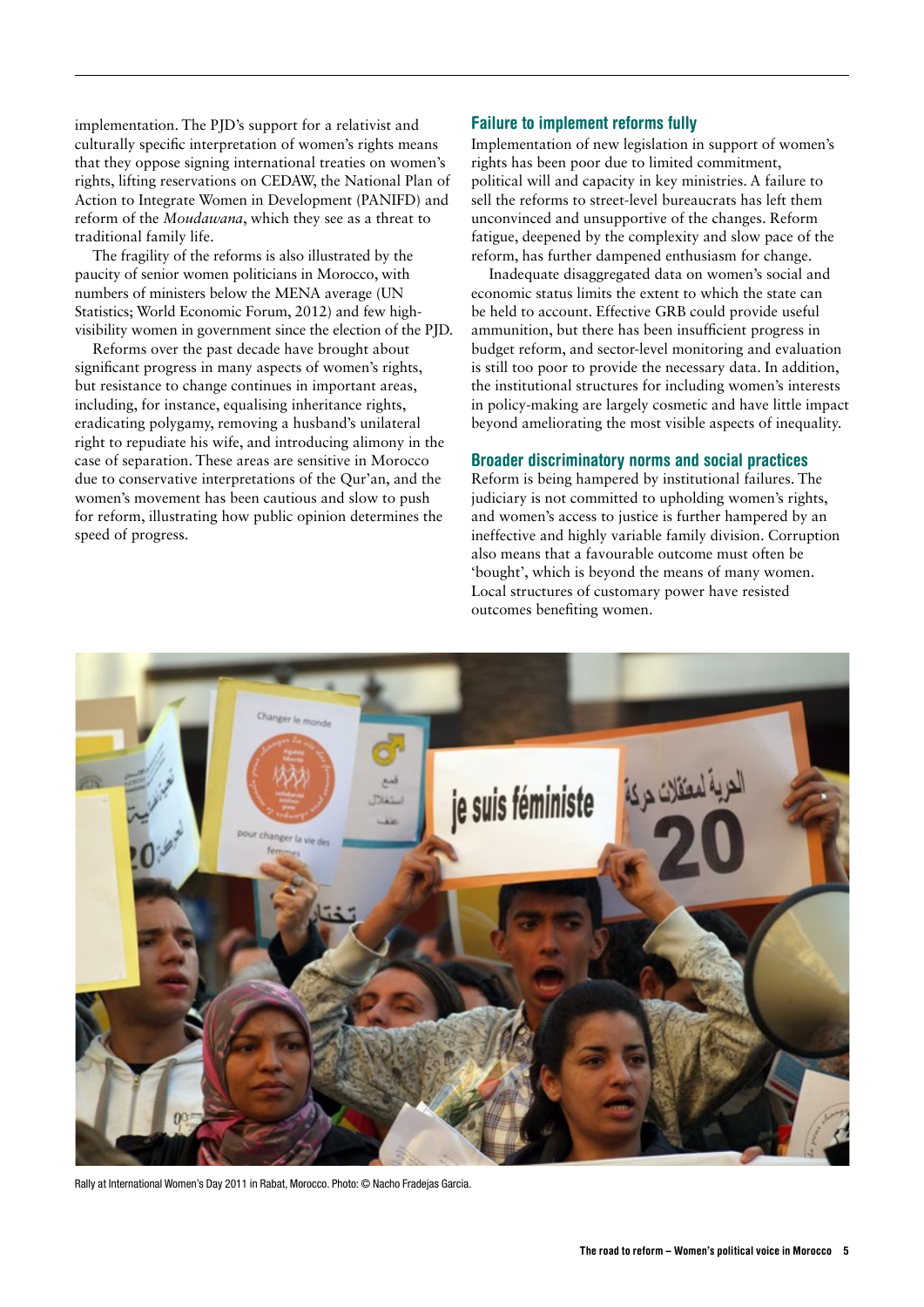Patriarchal norms in Morocco mean that women are widely seen as subordinate to men, belonging to the domestic realm and unsuitable for leadership positions. This, and women fearing being stigmatised for challenging social norms, has slowed the implementation of gender reforms. Nevertheless, widespread awareness of the new Family Code means that, despite poor implementation, attitudes are beginning to change, with women viewing their role more positively and asserting themselves within the family.

Women in politics have found it difficult to translate their presence into policy influence. For the most part, they remain excluded from local and central party debates and decision-making processes (key informant interview, female Member of Parliament). Political parties have also been unwilling to promote women to leadership positions when in power, so Morocco has fewer women ministers than comparable MENA countries – 5.9% compared with Algeria (10.5%) and Tunisia (7.1%).

Blocked influence leaves many women disillusioned with politics and they are less likely to vote than men. Those who want to exercise public voice have done so through NGOs, although even here women gain fewer leadership roles than men.

In the labour market one important factor driving women's exclusion is an employer's commonly held perception that women (particularly married women) are less productive. This is compounded by the absence of institutional and legislative support for working women (such as maternity leave or affordable childcare). So, while the jobs they have provide an important entry point to employment outside the home, they do not indicate that women have achieved parity with men in Morocco's labour markets. The limited availability of high-quality work for women in the formal sector and the strong concentration of women in the informal sector may also limit the instrumental value of secondary and tertiary education for girls.

Women's rights and gender equality in Morocco have become a political battleground within broader struggles between traditional elites and Islamist movements over the very nature of the political settlement underpinning the state.



Moroccan women working in a marketing department in Rabat. Photo: © Arne Hoel / World Bank.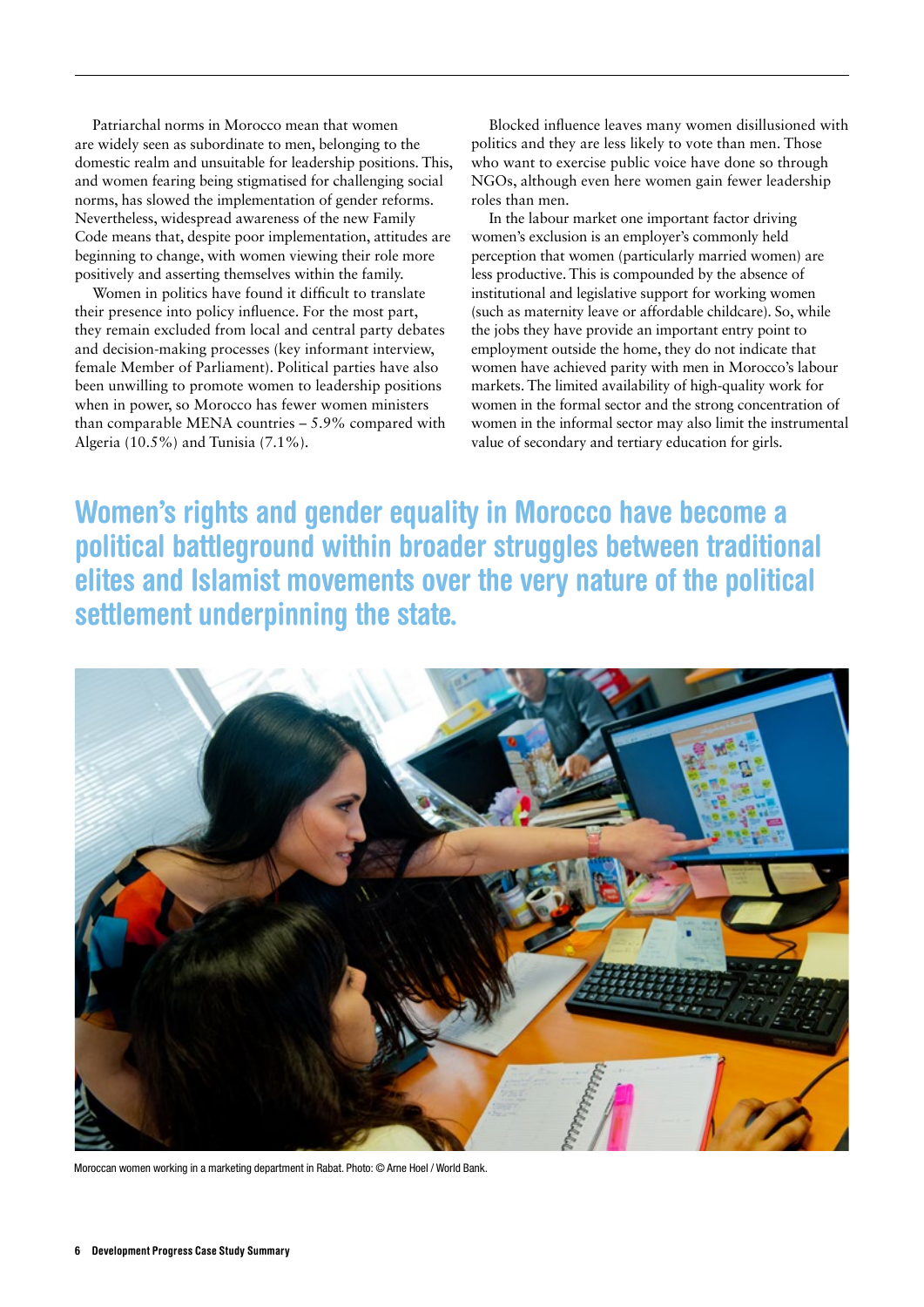# Lessons learned

Women's voice in Morocco has been influenced by profound changes in the MENA region in recent years, including the rise of political Islam, the 'war on terror' and the turmoil of the Arab uprisings, as well as the strategic response by the Palace to these challenges. Women's rights and gender equality in Morocco have become a political battleground within broader struggles between traditional elites and Islamist movements over the very nature of the political settlement underpinning the state. This case study delivers the following key lessons.

- **• Inclusive and well-organised social movements that can reach across divides and respond strategically to change can drive policy change.** Morocco's women's movement has shown how a flexible and responsive leadership has been able to build a broad coalition among women coming from different traditions and perspectives, driving change from inside the establishment and making the most of opportunities, including the King's support for reform and foreign donors' backing for GRB. To increase its crosscutting appeal, the women's movement also sought to understand ordinary women's issues and improved the way that it communicates in order to gain wider recognition.
- **• Even highly effective social movements cannot drive change on their own: they need influential champions involved in the decision-making process.** In Morocco, the King's position gives him strong influence over the national policy debate and he has been able to push through specific equalising reforms, publically championing women's rights and using his legitimacy as 'commander of the faithful' and the concept of *ijtihad* to justify reinterpreting the *Moudawana*.
- **• A pragmatic, strategic and gradual approach to sensitive areas of policy reform may be more effective, at early stages, than direct political confrontation.** Feminists in Morocco have avoided falling into the trap of pursuing a radical agenda with vocal opposition to the status quo, which would have probably divided women and provoked a stubborn

response. Instead, they have networked with senior establishment figures and taken an approach of working 'inside the tent' to lobby for change. By strategically delaying pushing for certain sensitive areas of reform (such as inheritance law) they have gained progress on wider reforms. This gradualist approach has helped to ensure that the women's movement remains intact, incorporating women with very different interpretations of Islam and life experiences.

- **Democratisation processes provide avenues for increased political voice, but paradoxically this can empower actors that oppose progressive change.** In Morocco's case, the 2011 constitution gave women important new rights and opened the way for more democratic elections, the most recent of which brought to power an Islamist-led government that rejects the universal definition of women's rights.
- **• Progress in political voice is rooted in broader changes in society.** In Morocco, socio-cultural changes in rural areas have combined with other socio-economic changes to enable greater political voice for women. Women have gained improved education, smaller families, better health and greater access to paid employment outside the home. These factors have empowered women, making it more possible for them to claim their rights by engaging in political processes and social movements.
- **• Progress in women's political voice is not experienced equally.** Urban, educated women from upper income groups are more able to participate publically in the political arena. They are more likely to run for and be elected to political office, especially parliament, and more likely to work in the media or for NGOs and rights organisations. Despite welcome improvements in health and education, which support women's improved human development and enable women to access better employment, the more tangible effects of increased political voice remain elusive for poorer, more rural and less well-educated women.